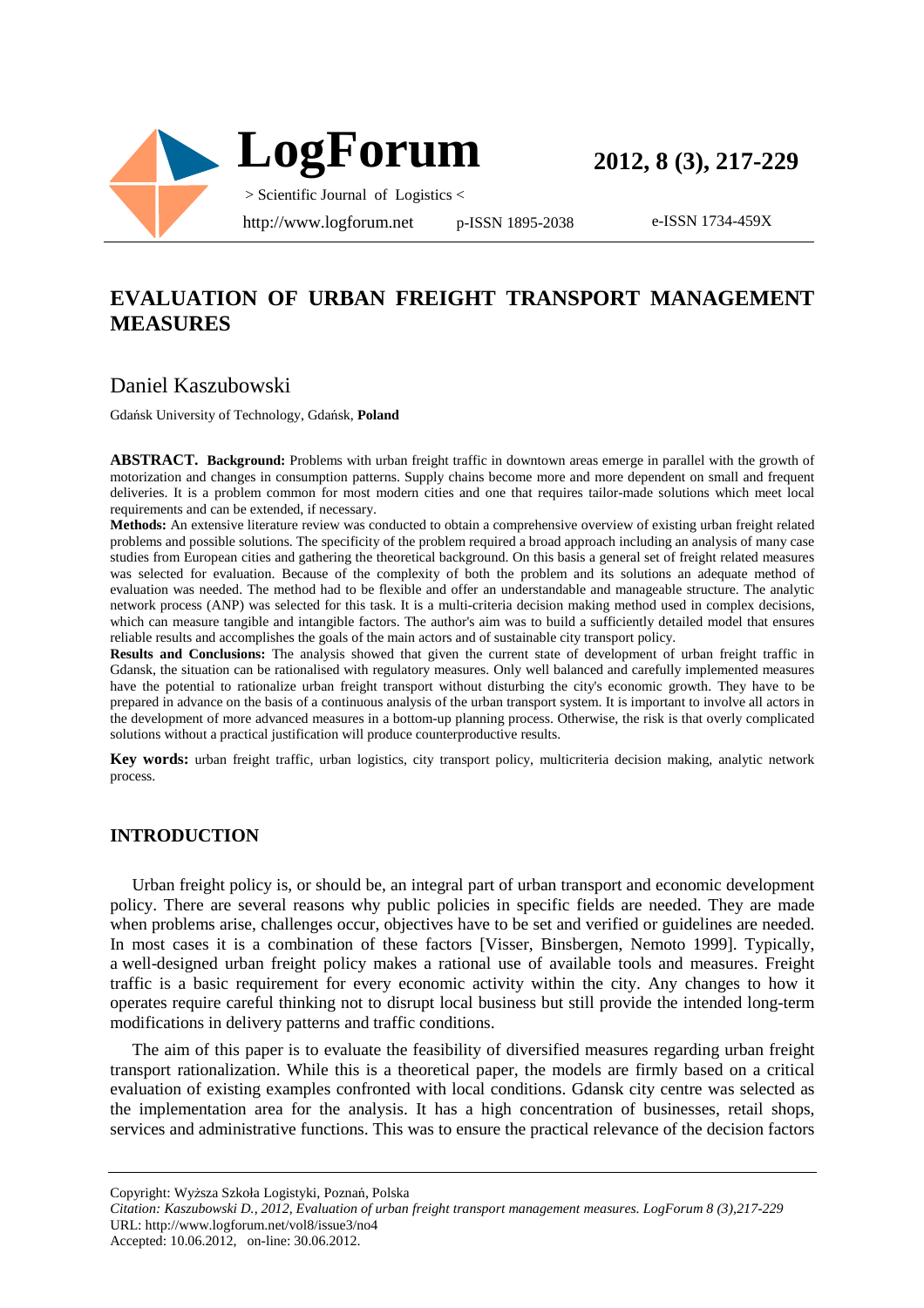included in the model. Despite that, a certain level of generalization is still possible, because many cities share the same problems and will soon have to decide which measures to adopt. Conducted with the SuperDecisions ANP application, the simulation is intended to prioritise measures rather than select the best option and exclude all the others. The main question is not to find the best solution, but to verify which measure is the most feasible under specific circumstances and limitations. The prioritization helps to understand the distance between the best and the next alternative and gives an overview of future possibilities.

## **GOALS OF URBAN FREIGHT POLICY**

Urban freight transport policy has three main elements: transport chains, different actors and the city's business activity, and how it interrelates with other policy fields such as infrastructure, land use planning, economic development, accessibility and environmental problems [Brown, Piotrowska, Woodburn and Allen 2007]. Moreover, urban freight is part of freight transport in general, and its logistic chains and interconnections expand over a larger area than a single city. Therefore, it is difficult to design an effective urban freight policy without affecting the interurban part of goods flow. [Stratec 2005]. Account must be taken of the general situation on the freight operators market, its development, saturation and competitiveness. All this will determine the feasibility of solutions based on voluntary cooperation. An urban logistic system should be considered with three main pillars in mind [Tanguchi, Thomson, Yamada, 2004]:

- − mobility,
- − sustainability,
- − liveability.

Mobility is considered as a basic requirement for transporting goods within the city as well as into and from urban areas. In terms of connectivity, reliability and safety it requires a well planned transport infrastructure. Reducing traffic congestion and providing a reasonable road capacity, especially through capacity optimization methods, is an important goal for urban traffic management. Sustainability is well recognized because people show a growing concern for environmental issues including air pollution, noise, vibration and visual intrusion. Large freight vehicles or multiple uncoordinated deliveries by smaller trucks are often the source of negative effects. Reducing the negative impacts of transport activity is an important goal of a freight transport policy. Liveability is a complex issue related to the role of the city as a social and economic phenomenon. Residents want to benefit from the proximity and abundance of different services, shopping and delivery possibilities. They are also concerned about general living conditions, traffic safety and real property value, which may be hampered by commercial vehicles operations. The above mentioned pillars provide a strategic basis for planning urban freight transport systems in the form of guiding principles. They may be supported by some specific goals [Tanguchi, et. al, 2004]:

- − market competitiveness,
- − efficiency of all involved actors,
- − environmental awareness,
- − congestion alleviation,
- − security,
- − safety,
- − energy conservation.

Each goal is connected with one or more actors or stakeholders directly or indirectly involved or influenced by urban goods transport. This illustrates its complexity with multiple goals that may be conflicting. To add to the actor level complexity and number of goals, there is also a number of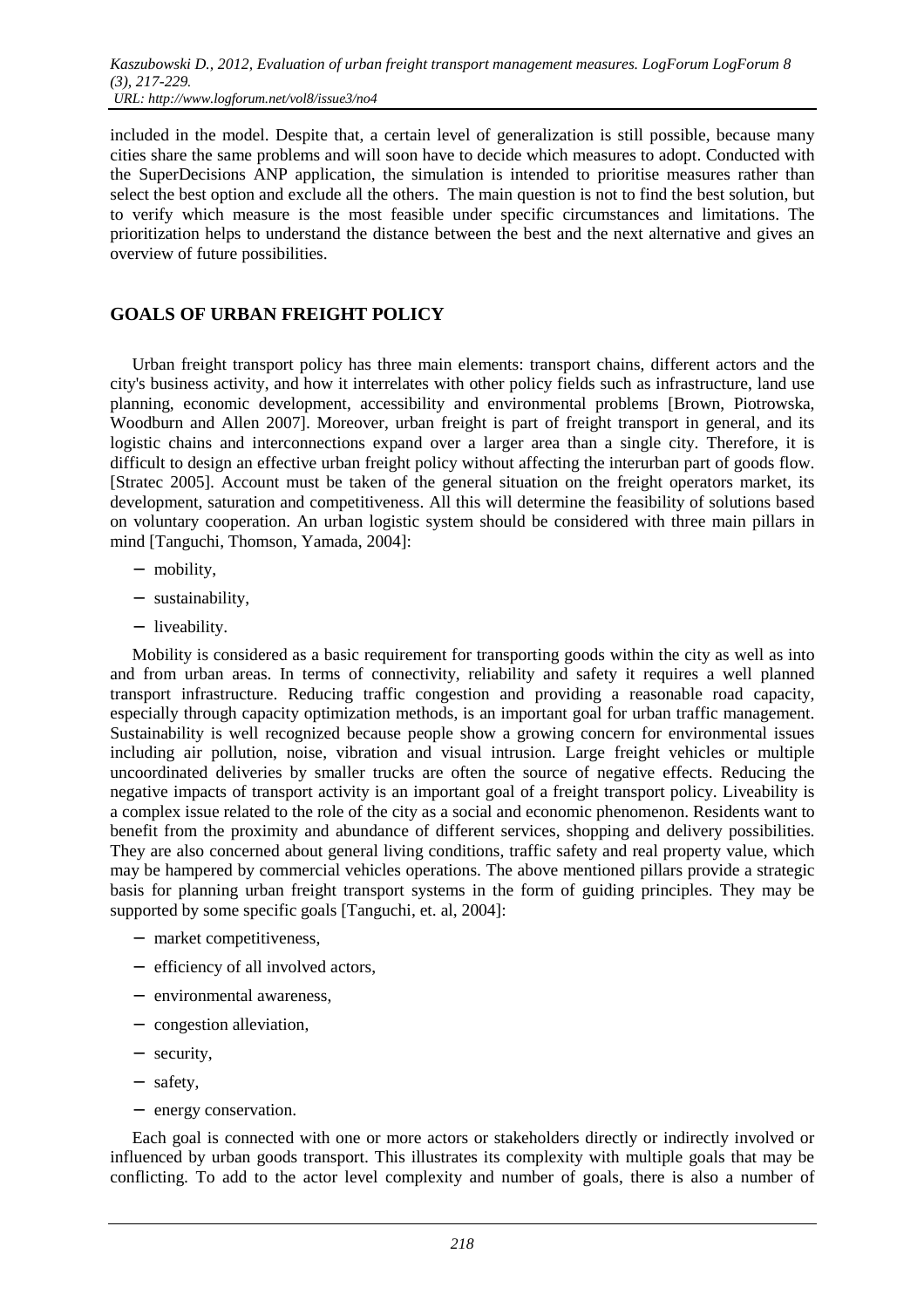different principal urban logistic chains where a common characteristics can be identified [Dablanc 2011]:

- − independent retailers and local convenience stores the sector may account for 30 40 percent of all daily deliveries in a city, depending on its structure, size and market profile; local stores are supplied three to ten times a week, when 7 - 8 may be the average [Bertens 2011],
- − chain retailing and commercial centers large retailing brands with subsidiaries expand on the urban market at the expense of independent local stores; this changes the delivery pattern, from numerous small shipments to less frequent deliveries with a larger number of consolidated deliveries and better load factor of vehicles,
- − parcel and express services (less than a truck load) are one of the fastest growing group among urban transport operators; they utilize vans or small to medium sized trucks and the deliveries depart from cross-docking terminals located in the inner suburbs and preferably close to ring roads; deliveries are well consolidated within specified delivery areas,
- − building sites are a strategic segment in urban freight management because of significant tonnage they generate; building site supply is inefficient because of the number of building contractors on each site, multiple suppliers and poorly planned delivery schedules; deliveries are usually carried by larger trucks than in other examples, causing several problems with congestion, damage to the roads, noise and traffic safety.

#### **OVERVIEW OF THE CURRENT FREIGHT TRAFFIC STRUCTURE IN GDANSK AND TRAFFIC MANAGEMENT MEASURES WITHIN THE DOWNTOWN AREA**

Providing a comprehensive picture of urban freight traffic requires data from two sources. First, urban traffic surveys covering the structure of all vehicle flows, number of trips, source and destination patterns, etc. The second source should be a detailed delivery profile survey, examining the number of daily deliveries to different types of businesses, types of cargo and delivery vehicles within a precisely specified area, for example a business district or city center. The combination of two sources gives practical knowledge about urban freight development [Kaszubowski 2011]. The latter survey method is rarely used due to its cost, complexity and a high level of voluntary participation required from both the businesses and delivery companies. In Gdańsk the most recent traffic survey was conducted in 2009. Its results regarding freight vehicles are as follows [KBR 2009]:

- − 80 000 trips were made by all types of freight vehicles,
- − 80% of freight vehicles were up to 3.5t,
- − total share of freight traffic within the city limits was 10%,
- − average number of trips per vehicle was 2.15,
- − most of the trips (55 000) were made within city borders,
- − 60% of trips were made by empty vehicles, while 75% of the rest were loaded up to 30% of capacity,
- − average declared travel time for all trips was 45 minutes, and 25 minutes within the city limits,
- − average number of trips of empty vehicles was 1.2, for vehicles with foodstuffs 0.22, construction materials 0.19 and other goods 0.32.

When compared with a 1990 general traffic survey [KBR 1990] the results show a significant increase in urban freight traffic. In 1990 40 500 freight vehicles were counted with an average of 2.23 trips per vehicle. The slight decrease in trips per vehicle is outweighed by total trips which doubled. Because urban deliveries are bound to cause problems in areas where transport demand is the highest, downtown Gdańsk was selected as a test site for the proposed measures. The size is about 1.8 sq. km,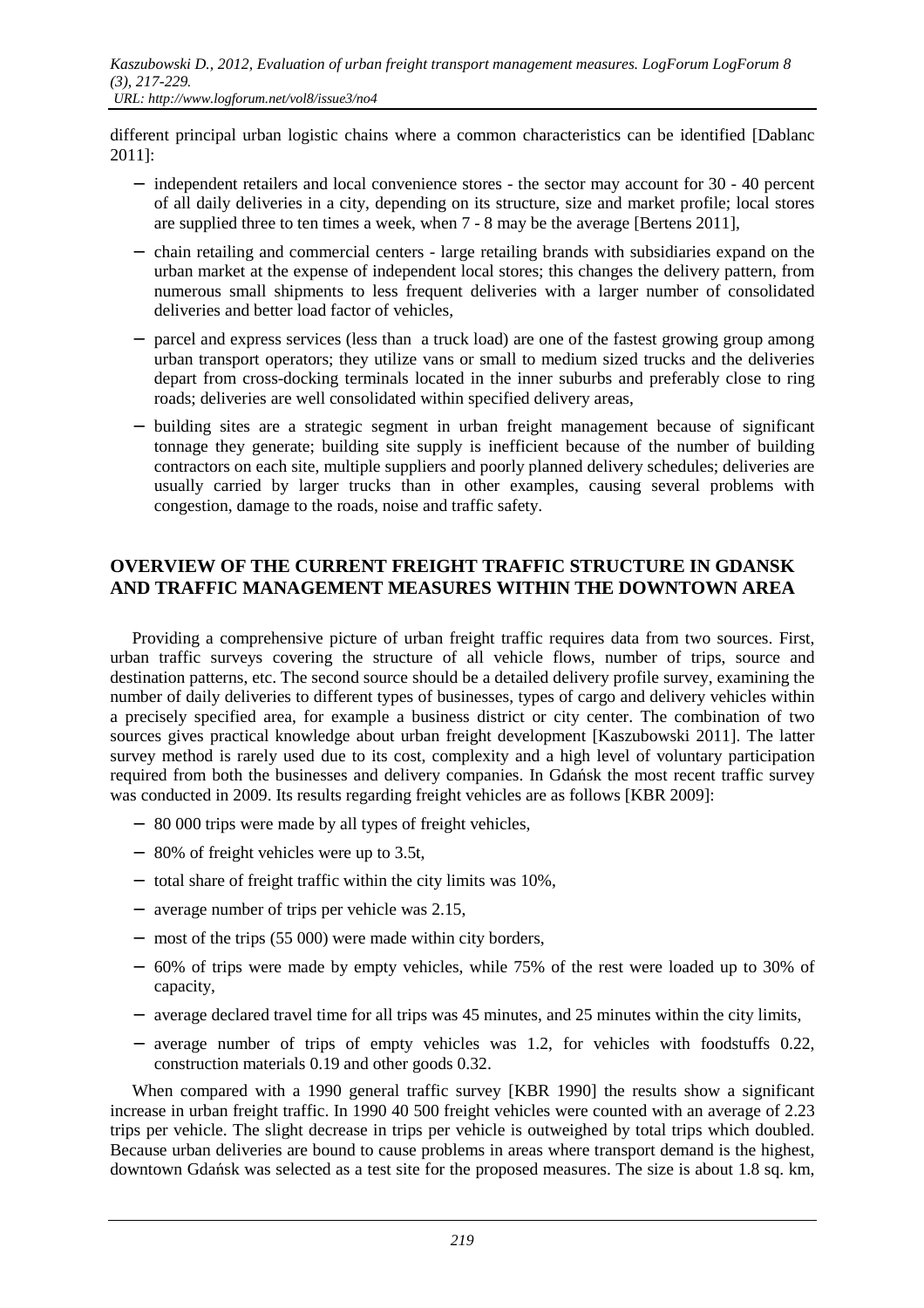with about 12 000 inhabitants and 16 000 jobs in retail, services, etc. Currently, it has a designated limited traffic zone (30km/h) and a pay and display parking zone. There are no specific measures for freight vehicles. Local shopkeepers and business owners can apply to the urban roads authority for a loading bay for their purposes. Permits are granted if there are several potential users in close vicinity. The maximum time of delivery is 30 minutes. When the loading bay is within the parking zone, delivery vehicles still have to pay for parking.

### **FREIGHT MANAGEMENT MEASURES SELECTED FOR ANP MODELLING**

There are a number of different strategies or measures that may be applied in urban freight policy and planning [Visser, et al. 1999]:

- − parking and loading strategies: utilization of different types of facilities for parking, loading and unloading, kerb-side, off-street facilities and truck parking facilities, often as part of a wider freight policy [TfL 2009],
- − dedicated logistics routes or road network strategies: specific routes may be nominated for truck use; routes may be dedicated to specific classes of vehicles only to prevent entry into restricted areas;
- − licensing and regulations: a wide array of measures may be considered, i.e.: allocation of kerb space, loading time restrictions, truck access control, truck route regulations, permits for entering certain areas and vehicle regulations (size, emission, noise standards)
- − pricing strategies: road pricing or access/parking charges allow the market and cost calculations to solve traffic congestion,
- − city terminals or urban freight consolidation centers: transfer and consolidation facilities are located outside urban areas which helps to optimise truck movement; sometimes additional inner-city transfer points are created,
- − voluntary cooperation of transport and logistics operators for coordinated deliveries or terminal operations,
- − location and zoning: incentives to concentrate facilities generating transport near freight infrastructure and facilities,
- − ITS technology used for city logistics, both as a solution for vehicles and infrastructure-related systems [Kaszubowski, Oskarbski 2011].

| Tabela 1. Stopień złożoności narzędzi zarządzania transportem ładunków w miastach                              |                                                                                                                           |                                                                                                                                                                                     |  |  |
|----------------------------------------------------------------------------------------------------------------|---------------------------------------------------------------------------------------------------------------------------|-------------------------------------------------------------------------------------------------------------------------------------------------------------------------------------|--|--|
| <b>Basic</b><br>regulatory measures                                                                            | <b>Intermediate</b><br>market-driven initiatives, public sector<br>facilitates and sometimes subsidies the<br>initiatives | <b>Advanced</b><br>full public involvement, alternations to the<br>supply chain supported by additional<br>measures, constant financing, additional<br>regulatory measures required |  |  |
| parking and loading strategies<br>dedicated logistic routes<br>licensing and regulations<br>pricing strategies | freight operators voluntrary cooperation                                                                                  | urban consolidation centre (UCC)<br>based on the public – private partnership                                                                                                       |  |  |
| Supporting measures                                                                                            |                                                                                                                           |                                                                                                                                                                                     |  |  |
| ITS road traffic management systems, zoning strategies,                                                        |                                                                                                                           |                                                                                                                                                                                     |  |  |

Table 1. Complexity of urban freight transport policy measures

The policy measures described above should be structured according to their level of complexity (Table 1). They may be discussed as standalone solutions or, preferably, as part of a wider strategy addressing problems identified within the city's transport system. It is also important to note the distinction between measures which concern freight vehicle traffic and those altering the supply chain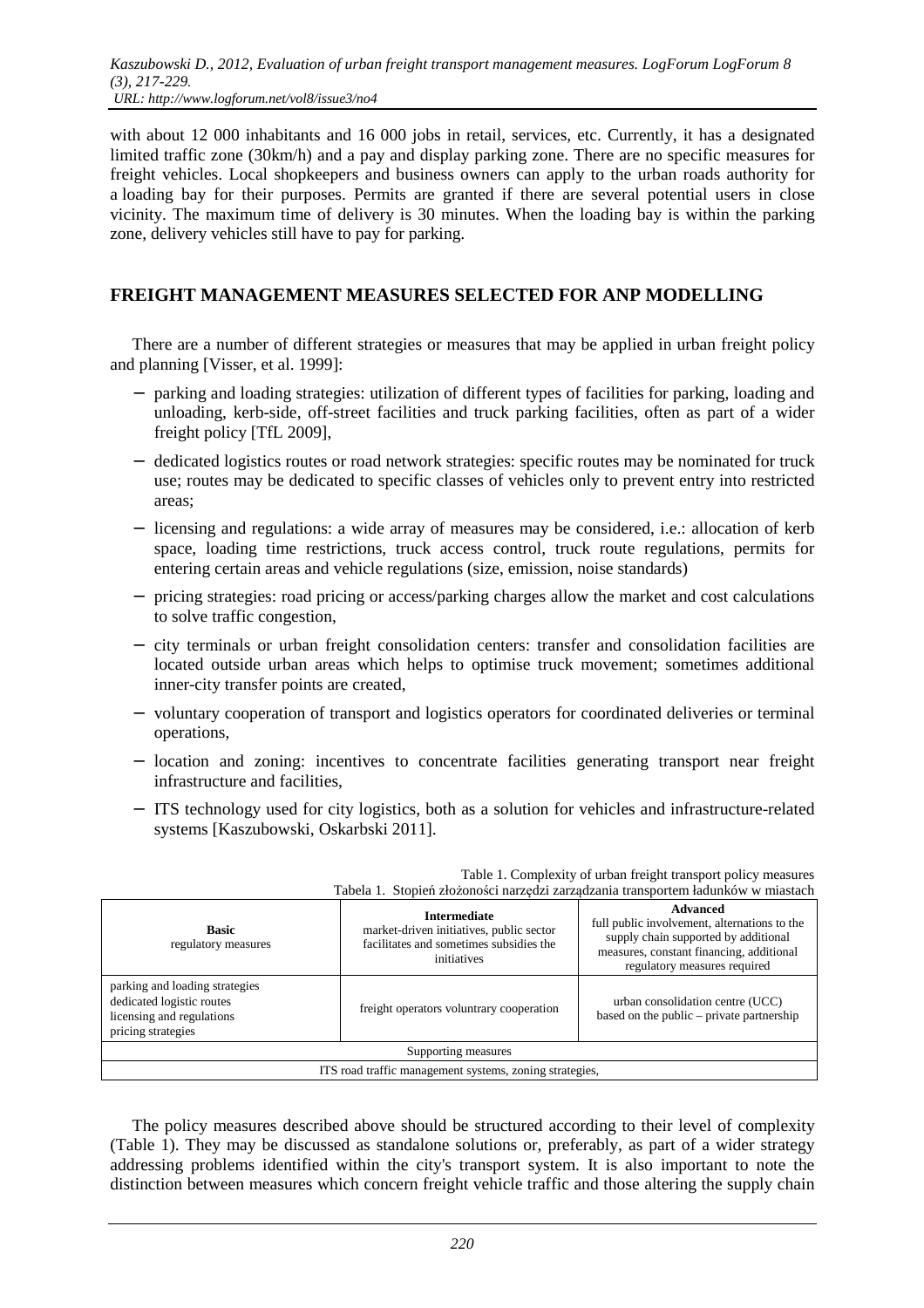performance. Some of them are regulatory in nature while others involve the cooperation of different actors [Marcucci, Danielis, 2008]. Finally, there are measures playing a supporting role. There are spatial strategies designed to concentrate freight-related activities or road traffic management systems (ITS).

Four measures were selected for the evaluation of the most feasible urban freight transport management solution in the Gdańsk city center:

- 1. continuation of the current traffic policy,
- 2. regulatory scenario: mix of access restrictions, weight restrictions and loading time restrictions,
- 3. voluntary cooperation of freight operators,
- 4. urban consolidation centre (UCC).

The Tristar ITS road management system was selected as the possible supporting measure due to its advanced implementation stage. All of the proposed measures have been discussed and described in many publications and analyses. However, some of the solutions, i.e. voluntary cooperation and urban consolidation centers vary in terms of how they are implemented. It must be clarified at this point which concrete option is being considered to avoid confusion and unclear conclusions derived from the ANP model.

Regulatory measures are the most common actions to solve basic problems of freight traffic in urban areas. Access restrictions according to weight, time windows and loading zones followed by parking restrictions represent the typical set of regulations [Duin, Muňuzuri, 2006 s. 343]. Such measures are often introduced "automatically" - without previous analysis or without the knowledge of the area's delivery structure. But if well planned and managed, the measures can offer practical tools for urban traffic management and create a basis for further developments. This can be observed for example in London, where the Traffic for London authority (TfL) introduced several additional measures to unlock the potential of existing regulations within the London Freight Plan [Tf, 2007].

Voluntary cooperation of freight operators may be considered as a method of improving the effectiveness of logistic operations. It was introduced in Kassel in 1994 as an initiative of private companies. Several other cities followed suit (i.e. Freiburg, Essen) with their own alterations of the scheme. The idea in Kassel was to consolidate goods and have a single neutral carrier make the deliveries. The intended traffic reduction and vehicle utilization rates were achieved leading to a 60% reduction in inner city mileage and a 100% increase in vehicle saturation by volume [Kohler, 2003, 321-333]. However, the project collapsed due to high costs of transshipment operations and fleet maintenance. Keywords for this alternative are: private initiative and kick-off financing, and public involvement (direct subsidy) if possible.

The urban consolidation center is described as a logistics facility that is situated in close proximity to the city center (in most cases) or to a specific site (e.g. shopping center), from which consolidated deliveries are carried within the area [Browne, 2005]. To provide a clear distinction from the voluntary cooperation model (initiated by the private sector) it was assumed that UCC in this case will be a public initiative as part of an active urban freight policy. It requires stable financing from the public sector and a clear long term policy orientation. There are examples [Duin 2010] of consolidation centers initiated in this way (Leiden - Netherlands, Malaga - Spain) indicating the critical factors to be considered, besides the necessary financial involvement. There may be opposition both from retailers and freight operators claiming that the municipality is aiming to create a monopoly in the urban freight market. Moreover, when other measures provide an acceptable level of delivery service for retailers, a UCC is likely to be considered a nuisance. The keywords for this measure are: direct public involvement, public-private partnership, dedicated facility and regulatory measures.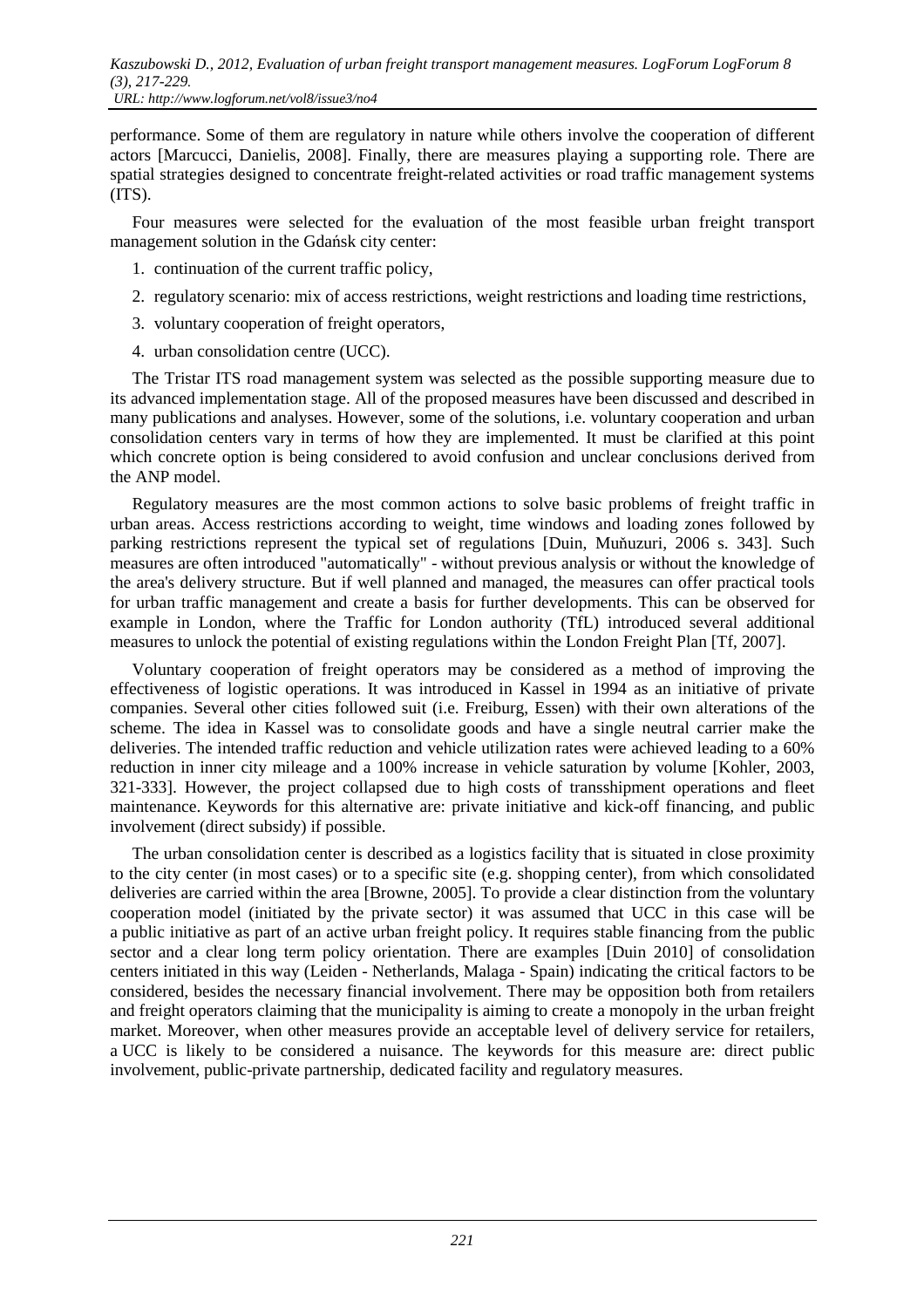## **DESCRIPTION OF THE ANALYTIC NETWORK PROCESS METHOD (ANP)**

The analytic network process (ANP) is a multicriteria theory of measurement used to derive relative priority scales of absolute numbers from individual judgments or from actual measurements normalized to a relative form [Saaty 2009]. It may be applied as a decision making framework for political, social and economic problems. It includes all the factors and criteria, tangible and intangible, which are important to understand the problem. Judgments represent the relative influence of one of two elements over the other in a pairwise comparison process on a third element in a system, with respect to an underlying control criterion. In the ANP dominance or influence are central concepts. A decision maker or a group of decision makers use the fundamental scale of absolute numbers (1 - 9) to make a comparison [Saaty 2006] as shown in Table 2.

|                            | Table 2. ANP fundamental scale of comparisons         |                                                                                                           |  |
|----------------------------|-------------------------------------------------------|-----------------------------------------------------------------------------------------------------------|--|
|                            | Tabela 2. Fundamentalna skala porównań w metodzie ANP |                                                                                                           |  |
| Intensity of<br>importance | Definition                                            | Explanation                                                                                               |  |
|                            | equal importance                                      | two activities contribute equally to the objective                                                        |  |
| $\overline{c}$             | weak importance                                       |                                                                                                           |  |
| 3                          | moderate importance                                   | experience and judgments slightly favor one activity over<br>another                                      |  |
| 4                          | moderate plus                                         |                                                                                                           |  |
| 5                          | strong importance                                     | experience and judgments strongly favor one activity over<br>another                                      |  |
| 6                          | strong plus                                           |                                                                                                           |  |
| 7                          | very strong or demonstrated importance                | an activity is favored very strongly over another, its<br>dominance is demonstrated by practical examples |  |
| 8                          | very, very strong                                     |                                                                                                           |  |
| 9                          | extreme importance                                    | the evidence favoring one activity over another is of the<br>highest possibile level                      |  |

In order that all influences would be meaningful to synthesize it is essential to take the same criterion to all the comparisons. Such a criterion is called a control criterion. It is an important way for focusing thinking to answer the question of dominance among selected factors. Control criteria are utilized to cover both favourable and unfavorable concerns which must be considered to achieve rationality of decision. They are grouped into benefits, opportunities, costs and risks [Saaty, Vargas 2006]. Benefits are favourable sure concerns and unfavorable ones are costs. The uncertain concerns of a decision which are positive are the opportunities connected with the decision. The last group, risk, covers all the negative factors the decision can entail. These four groups of concerns are referred to as the BOCR merits. ANP models generally have three layers, also presented in Figure 1:

 Top layer - a single network that includes benefits, opportunities, costs and risk nodes (BOCR nodes) and the strategic criteria used to evaluate their importance for the decision. Strategic criteria are the optional element of the model. If they are not included, BOCR control networks are rated with respect to their influence on the decision; this approach is used in the presented paper.

Control criteria network - each of the BOCR with a subnet containing its control criteria.

 Decision networks - the alternatives to the decision appear in a cluster in each decision subnet, with all connections between control criteria.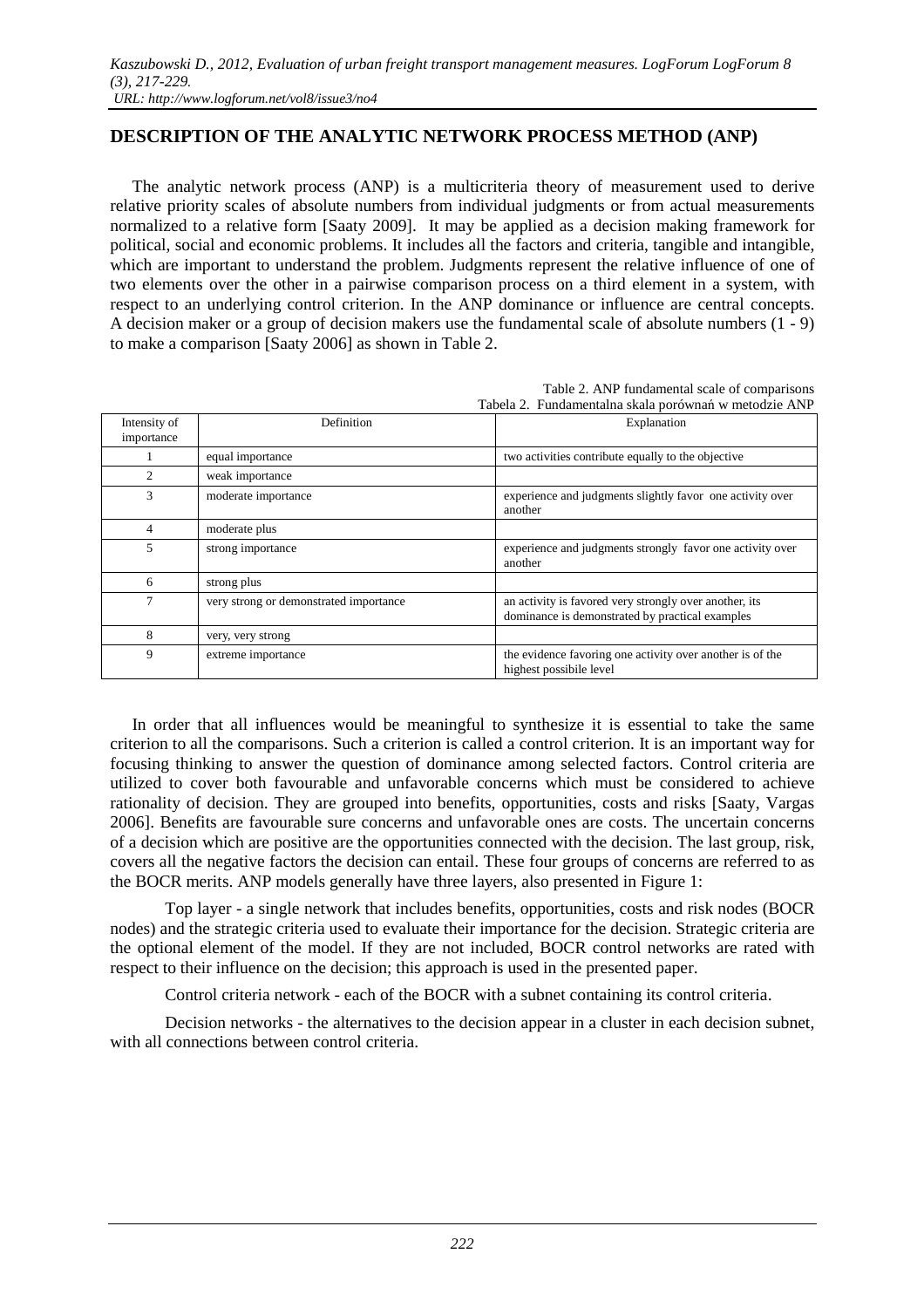*URL: http://www.logforum.net/vol8/issue3/no4* 



 Fig. 1. General framework of the ANP method model Rys. 1. Bazowa struktura modelu w metodzie ANP

There are several decision situations to which the analytic network process method can be applied [Forman, Gass 2001]:

- − choice: the selection of one alternative from a given set of alternatives, usually where there are multiple decision criteria involved,
- − ranking: putting a set of alternatives from the most to the least desirable,
- − prioritization: determining the relative merit of a set of alternatives, as opposed to selecting a single one or merely ranking them,
- − resource allocation: apportioning resources among a set of alternatives,
- − benchmarking: comparing the processes in one's own organization with those of other best-ofbreed organizations,
- − quality management: dealing with the multidimensional aspects of quality and quality improvement.

In this paper the prioritization approach was selected as the most feasible. When prioritizing alternatives, the order, intervals, and ratios of the resulting priorities are of interest, in addition to knowing which alternative has the highest priority. This is important because in the presented model all alternatives may be rational under favourable conditions and they have the potential to supplement each other when properly executed.

#### **ANP MODEL AND RESULTS**

The criteria used to evaluate selected alternatives are derived from the main goals of urban freight traffic policy. They are directed at providing consistency between all involved stakeholders' objectives. At the same time criteria must reflect general long-term policy objectives. Criteria were clustered within each BOCR (benefits, opportunities, costs and risks) control network. Clustering similar criteria is a practical method to make the analysis manageable. It also gives an opportunity to check whether the first assumptions were appropriate by confronting different clusters. The number of decision criteria is intentionally limited not to blur the whole picture by implementing a large number of irrelevant factors.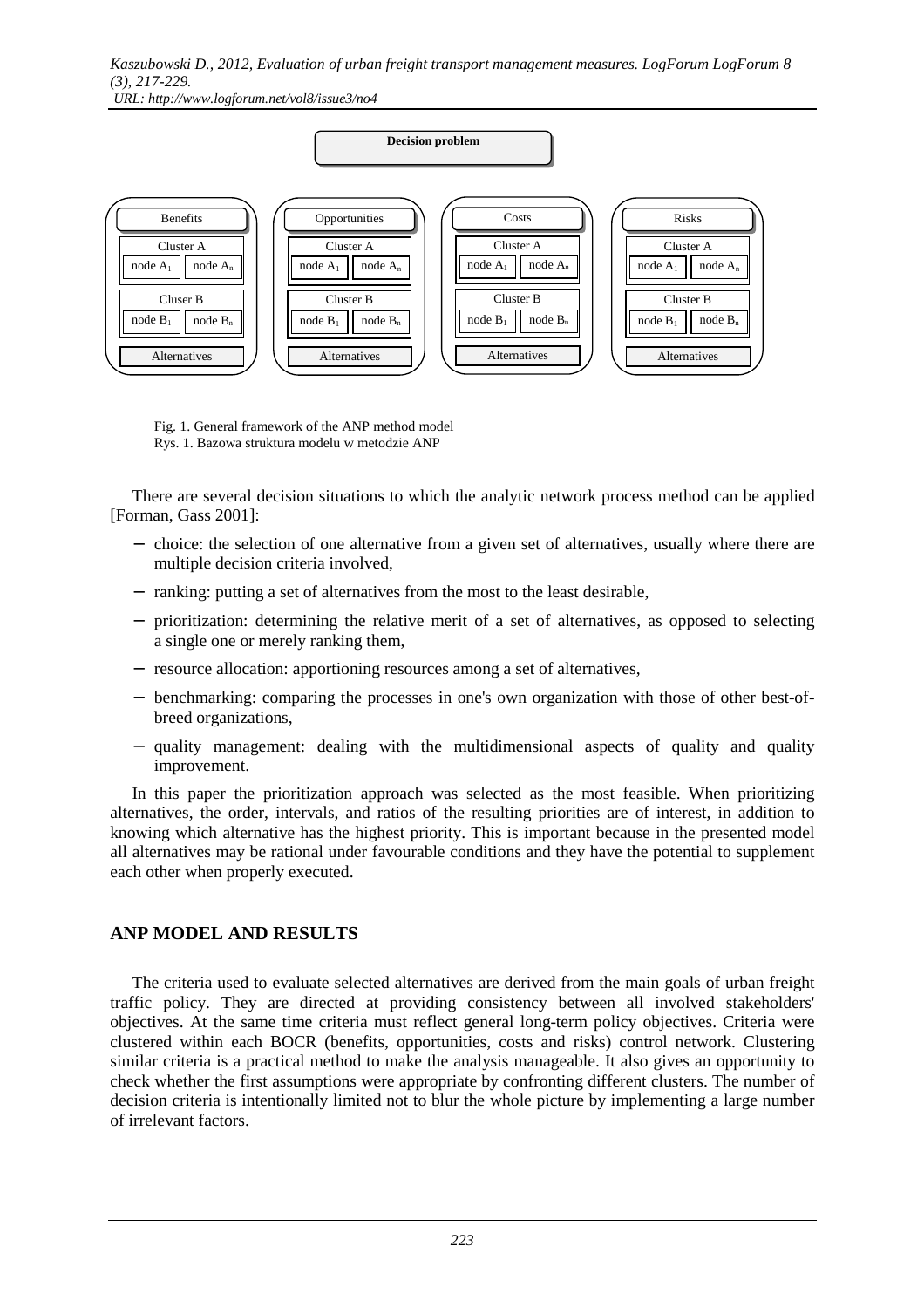

 Fig. 2. Benefits subnet Rys. 2. Sieć korzyści



 Fig. 3. Opportunities subnet Rys. 3. Sieć szans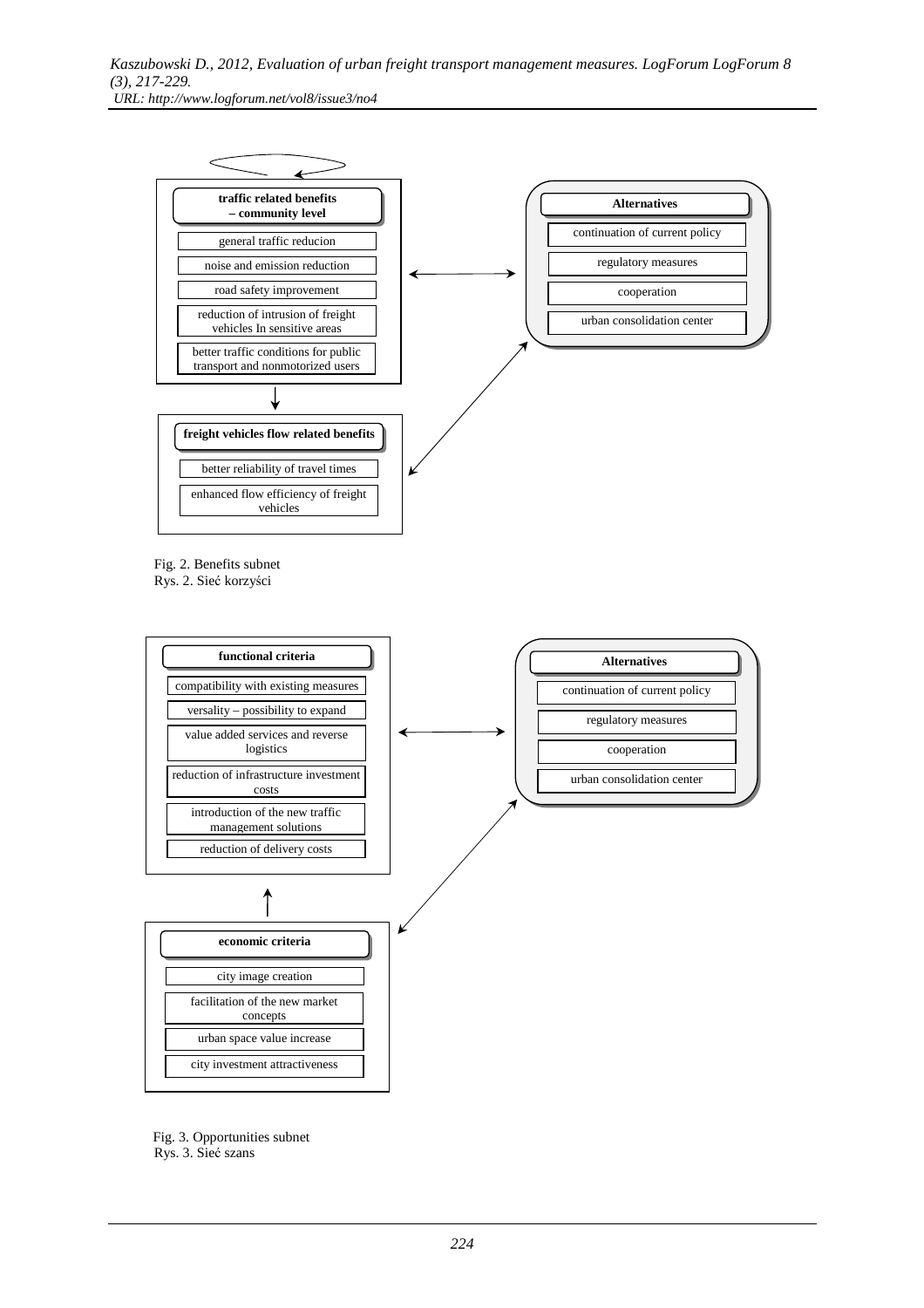



Due to editorial limitations only the final output of the model will be presented and discussed. According to the structure of the ANP model the top level network was evaluated first. It was achieved by setting the priorities for each of the benefits, costs and opportunities control networks. This provides the necessary balance between all control criteria networks and clusters within them with regards to the nature of the problem analysed. Because the model concerns a policy which influences many areas of the city's economic and social system it has to incorporate a balanced approach. It is reflected directly by accepted priorities: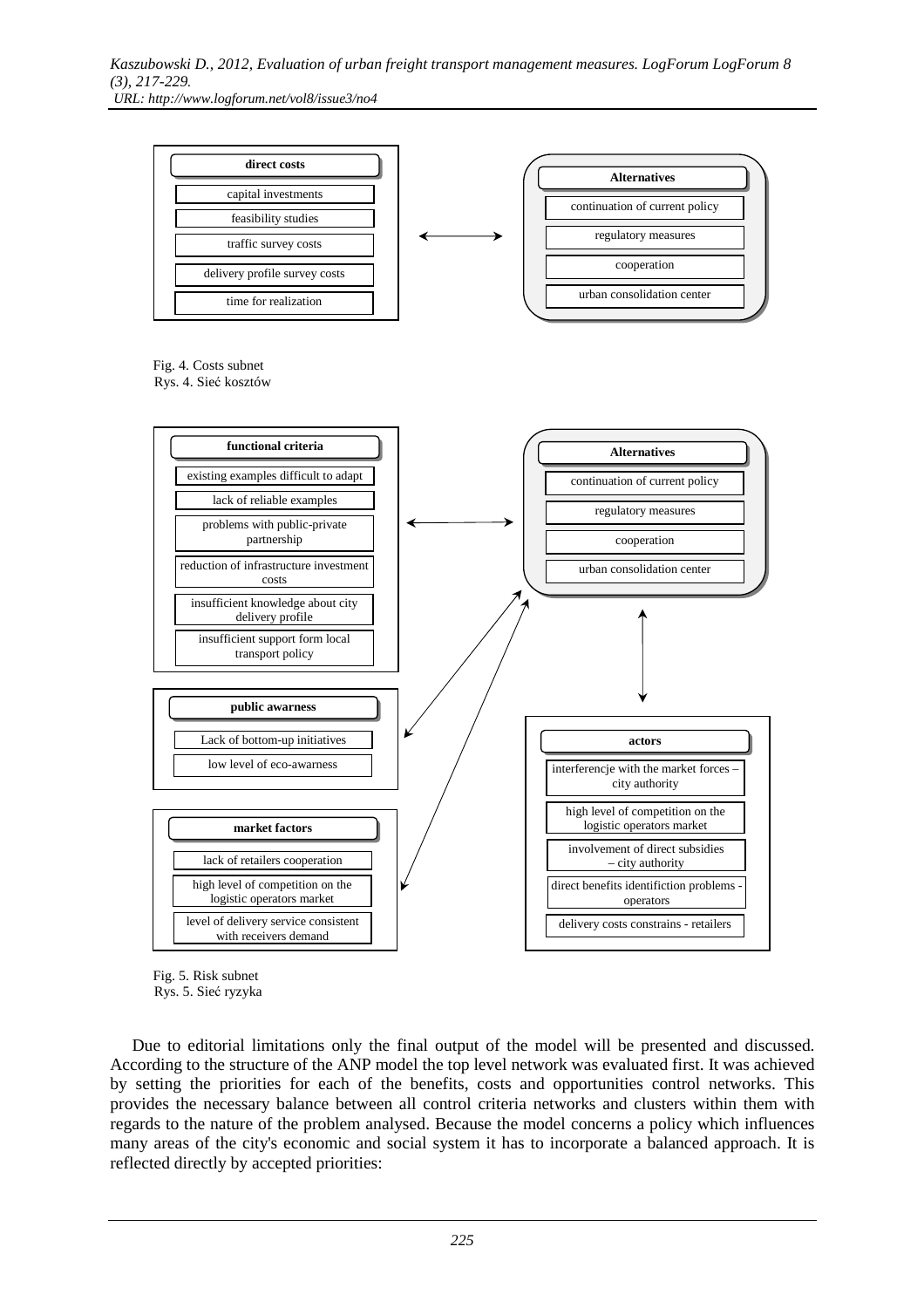| $-$ | benefits      | 0,15   |
|-----|---------------|--------|
|     | opportunities | 0.25   |
|     | costs         | 0.20   |
|     | – risks       | (0.40) |

The benefits control network priority is low at 0.15. It is difficult to evaluate the direct benefits for many directly involved actors and indirectly influenced sectors. Accepting the strategic approach, some direct benefits in a longer planning perspective should be considered as opportunities. The main possible positive effects of the measures are within the opportunities control network. They reflect both far-reaching economic benefits and functional opportunities such as the possibility to expand or increase versatility. This control network has the priority of 0.25. However, this is noticeably less than the risks priority set to 0.40. A careful consideration of a wide array of diversified factors must be performed each time. It is difficult to transfer existing good practices because of local differentiation. Experience from many urban freight traffic solutions reveals that measures plausible from the operational perspective are sensitive to unexpected conditions, unique to the implementation area. Thus the priority for risks control network is set at the high value of 0.40.

After performing pairwise comparisons within each BOCR control network, involving clusters and nodes, the final model was obtained as a set of priorities. The first value is the normalized value (all priorities divided by the priority of the best alternative), while the latter value in brackets is a standard priority:

- 1. regulatory scenario 1,000000, (0.354384)
- 2. current traffic policy 0.717577, (0.254298)
- 3. cooperation scenario 0.667857, (0.236678)
- 4. urban consolidation center 0.436366, (0.154641)

As stated before, the prioritization approach was accepted to determine the relative merit of a set of alternatives. All alternatives included into the ANP model are supplementary to some extent. Some of them may be considered as a favourable precondition for achieving measures of a higher level of complexity. This is the case in the regulatory scenario and the current traffic management policy. The possibility to implement restrictions (weight, time, etc.) depends on the existing inner city traffic regulations and effective enforcement. Regulatory measures influencing freight vehicles complement regulations already in place in sensitive areas. If properly managed, they allow a seamless introduction and positive feedback from involved actors - retailers, transport companies and the community. This is reflected by the highest ranking of the regulatory scenario among other alternatives. The current traffic policy was regarded as a continuation of different measures, for example speed limits, restricted parking zones etc., and ITS road management systems covering arterial roads and other roads if needed. The relatively high ranking of this measure, scoring 0.71 of the best alternative, confirms the link between them. In practical terms, standard measures may be followed by more detailed regulatory solutions when applicable. The strong dominance of these two alternatives seems rational from the perspective of market development, existing examples and traffic conditions. Because they are trafficrelated measures, they may be a step forward towards more complex solutions such as operator cooperation or an urban consolidation center. Cooperation and UCC differ in character because they focus mainly on logistic chain efficiency. While they follow similar objectives, they differ in the implementation methods and level of interference with existing delivery patterns. Both require a well developed cooperation between operators, significant pressure on the quality of deliveries and, in the case of UCC, on direct involvement of city authorities. Especially the UCC concept requires a high level of public involvement. To implement the consolidated deliveries scheme with a UCC as a central point, strict traffic regulations are important as a factor influencing both freight demand and supply. Direct subsidies are required in most cases, not only in the initial phase, but most likely during the whole period of operation. All of these factors make such initiatives very demanding and vulnerable to unexpected circumstances. This limitation is reflected with lower priorities derived from the model for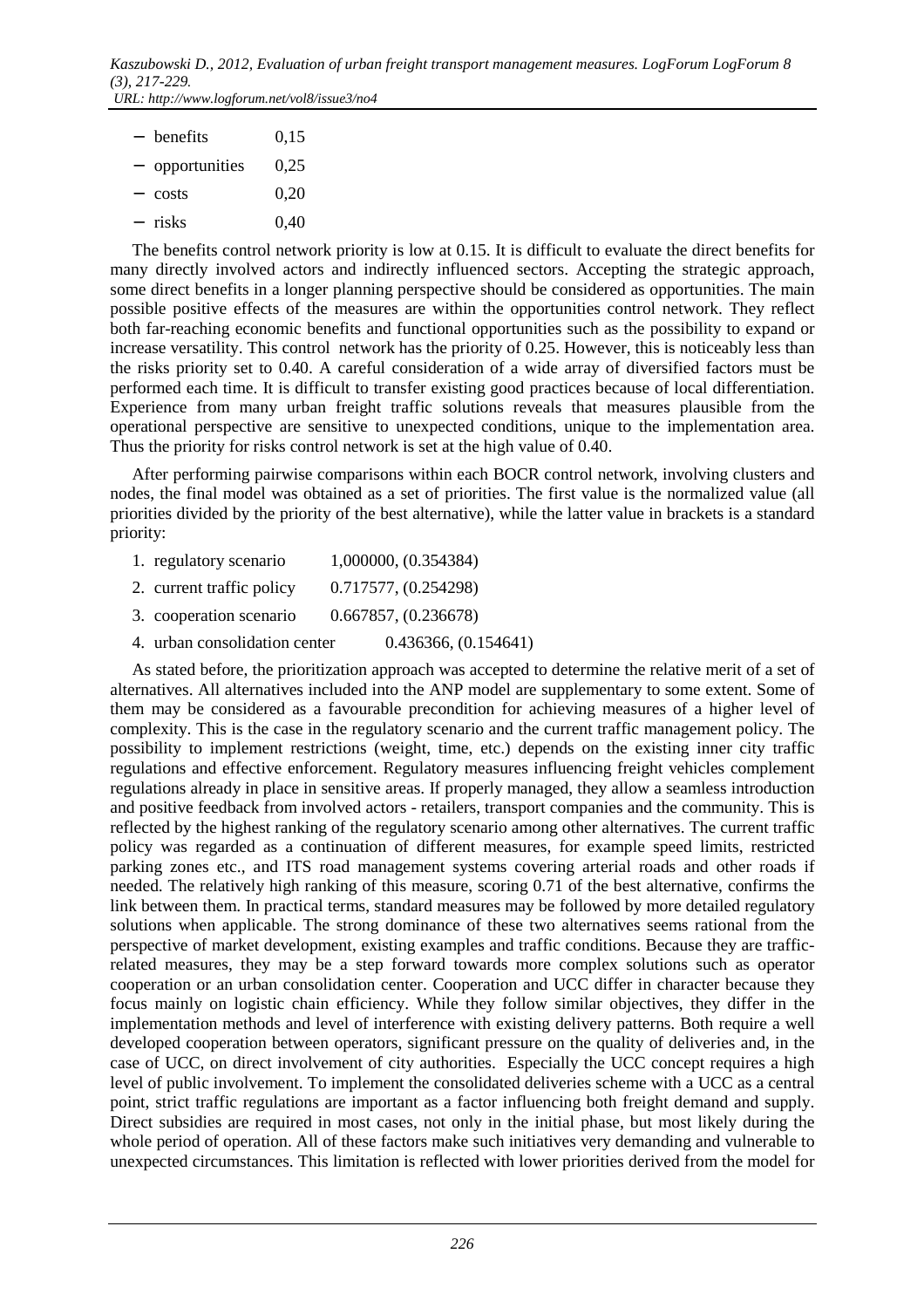voluntary cooperation and UCC, 0.66 and 0.43 respectively. In other words, UCC is about 2.5 times less plausible than the regulatory scenario within existing and predicted conditions.

#### **CONCLUSIONS**

The evaluation of freight management measures carried out with the analytic network process (ANP) method provided some important findings. If well structured, this method can serve as a useful management tool for decision-makers seeking support with complex problems. The analysis can be performed for different levels of detail regarding the decision criteria or alternatives to be verified. It provides an opportunity to include and rationalize many opinions from experts, stakeholders, businesses and decision-makers. The ANP follows a natural process of comparing alternatives in accordance with the influencing factors. It can guide this process through a flexible structure of the model and achieve understandable results in the form of priorities.

The results achieved with the model and studies of literature reveal a growing importance of dedicated freight-related measures within urban transport policy. Freight traffic produces increasing pressures on urban transport systems and the city itself. As a consequence, the negative side-effects of transport are likely to exceed public acceptance and the capacity of the transport system. A rational evaluation is essential as a prerequisite for a successful introduction of optimal measures. Pursuing idealistic objectives is out of the question. Solutions should be tailor-made to existing problems, but with an option to expand if required. The ANP model showed that regulatory measures are the most feasible measure, as exemplified in the current policy profile and experiences from other cities. The final form of this measure should be developed with a detailed technical analysis covering both economic and traffic flow related aspects because different combinations of the practical tools are possible.

### **REFERENCES**

- Bertens C., Urban Logistics Practicies Case Study of the City of Utrecht, Transferability of urban logistics concepts and practices from a world-wide perspective, European Commission Seventh Framework Programme, 13 - 14.
- Browne M., Piotrowska M., Woodburn A., Allen J., 2007, Urban Freight Transport. Transport Studies Group, University of Westminster, 28 - 30.
- Browne M., Sweet M., Woodburn A., Allen J., 2007, Urban Freight Consolidation Centers, Final Report for the Department of Transport, Transport Studies Group, University of Westminster, 3-8.
- Dablanc L., 2011, City Distribution a key element of the urban economy: guidelines for practicioners, in: Macharis C., Melo S., City Distribution and Urban Freight Transport Multiple Perspectives, Edward Elgar Publishing Ltd, 20 - 22.
- Duin van J. H. R, Quak H., Muňuzuri J., 2010, New challenges for urban consolidation centres: A case study in The Hague, Procedia Social and Behavioral Sciences 2 (2010) 6177-6188.
- Duin van J. H. R., Muňuzuri J., 2006, Fighting the windmills: survey results on urban freight policies on Spain and Netherlands, in: Taniguchi E., Thomson R.G, Recent Advantages in City Logistics, Elsevier Publications Ltd., 343-350.
- Forman E., Gass S., 2001, The Analytic Hierarchy Process An Exposition, Operational Research vol. 49 issue 4, 469-486.
- Kaszubowski D., 2011, Application Of Benchmarking In The City Logistics, Logistyka 5/2011, 1073- 1082.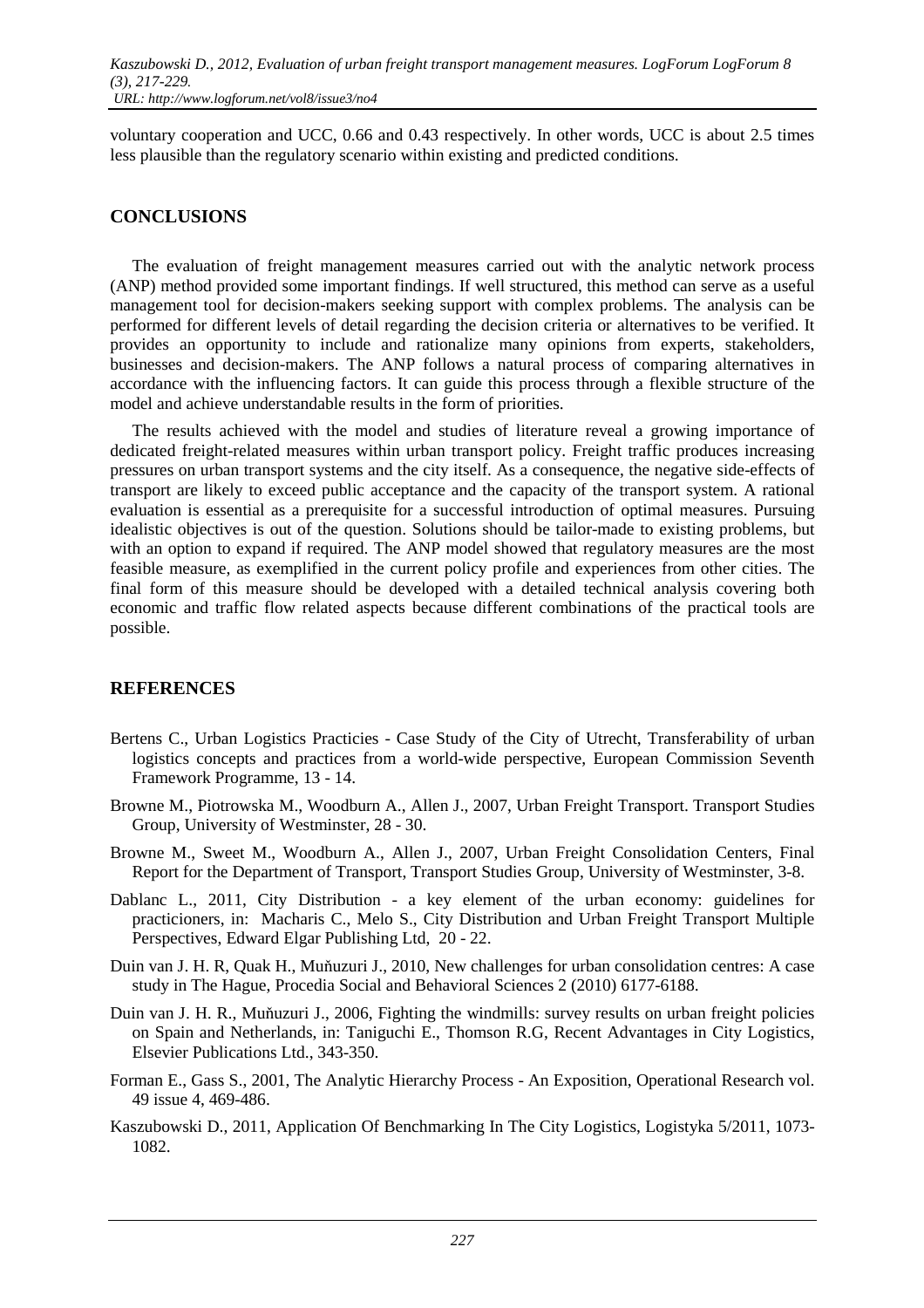- Kaszubowski D, Oskarbski J., 2011, Role Of Telematics In The City Transport Logistic Management, Logistyka 3/2011, 1135-1144.
- Köhler U., 2004, New Ideas for the City-Logistics Project in Kassel, Logistics Systems for Sustainable Cities, Proceedings of the 3rd International Conference on City Logistics, Elsevier Publications, 321-330.
- Kerbside Loading Guidance, 2009, Transport for London (TfL) Freight Unit.
- Marcucci E., Danielis R., 2008, The potential demand for a urban freight consolidation centre, Transportation (2008) 35, 269-284.
- Saaty T., 2009, Theory and Applications of the Analytic Network Process Decision Making with Benefits, Opportunities, Costs and Risks, RWS Publications
- Saaty T., 2006, Fundamentals of Decision Making and Priority Theory with the Analytic Hierarchy Process, RWS Publications,
- Saaty T., Vargas L., 2006, Decision Making with the Analytic Network Process, Economic, Political, Social and technological Applications with Benefits, Opportunities, Costs and Risks, Springer Science+Business.
- STRATEC S.A, 2005, City Freight Inter and Intra City Freight Distribution Networks. City Freight Project, European Commission Fifth Framework Programme.
- Taniguch E., Thomson R., Yamada T., 2004, Visions for City Logistics, Logistics Systems for Sustainable Cities, Proceedings of the 3rd International Conference on City Logistics, Elsevier Publications, 2-5.
- Visser J., Binsbergen A., Nemoto T., 1999, Urban Freight Transport Policy and planning, in: Taniguchi E., Thomson R.G, City Logistics I, Institute for City Logistics Kyoto, 42 - 60.

# **OCENA WSKAŹNIKÓW ZARZĄDZANIA TRANSPORTEM MIEJSKIM**

**STRESZCZENIE**. **Wstęp**: Problemy funkcjonowania przewozów ładunków w centrach miast stają się coraz wyraźniejsze wraz ze wzrostem poziomu motoryzacji oraz zmianami w strukturze popytu. W rezultacie łańcuchy dostaw stają się coraz bardziej uzależnione od częstych dostaw małych partii zróżnicowanych ładunków. Jest to typowy problem w większości współczesnych miast, którego rozwiązanie wymaga precyzyjnie dopasowanych narzędzi.

**Metody:** W celu uzyskania kompleksowej charakterystyki problemów związanych z transportem ładunków w miastach oraz ich możliwych rozwiązań dokonano analizy istniejących doświadczeń w tym zakresie. Specyfika poruszanej problematyki wymagała szerokiego podejścia badawczego. Obejmowało ono zarówno analizę szeregu przykładów i doświadczeń z miast europejskich, jak również weryfikację uwarunkowań teoretycznych. Na tej podstawie opracowano zbiór najczęściej występujących metod usprawnienia systemu transportu ładunków, który następnie poddano weryfikacji. W tym celu konieczne było zastosowanie metody analitycznej odzwierciedlającej złożoność badanego problemu. Musiała ona zapewniać elastyczność związaną z koniecznością uwzględnienia wielu zróżnicowanych kryteriów, przy zachowaniu jednocześnie przejrzystej struktury modelu. Do tego celu została wybrana metoda analitycznego procesu sieciowego (ANP - analytic network process). Jest to metoda wielokryterialnego wspomagania procesu decyzyjnego stosowana w złożonych problemach decyzyjnych, umożliwiająca relatywną ocenę zarówno wymiernych jak i niewymiernych czynników. Założeniem autora było stworzenie modelu zachowującego racjonalny poziom szczegółowości odzwierciedlający wszystkie najważniejsze kryteria decyzyjne oraz interesy zaangażowanych podmiotów.

**Wyniki i Wnioski**: Przeprowadzona analiza wykazała, że w obecnej sytuacji optymalnym rozwiązaniem w Gdańsku może być wdrożenie rozwiązań o charakterze regulacyjnym. Odzwierciedla to przekonanie, że jedynie wyważone i przemyślane rozwiązania mogą przyczynić się do usprawnienia systemu transportu ładunków bez narażania na szwank lokalnej gospodarki. Ich wdrożenie powinno być wynikiem regularnie prowadzonych analiz funkcjonowania miejskiego systemu transportowego. Natomiast wdrożenie narzędzi o bardziej złożonym charakterze jest uzależnione od zaangażowania wszystkich zainteresowanych podmiotów w formie planowania oddolnego. W innym przypadku, forsowanie nadmiernie skomplikowanych rozwiązań pozbawionych praktycznego uzasadnienia spowoduje efekty odwrotne do zamierzonych..

**Słowa kluczowe:** transport ładunków w miastach, logistyka miejska, miejska polityka transportowa, analityczny proces sieciowy ANP.